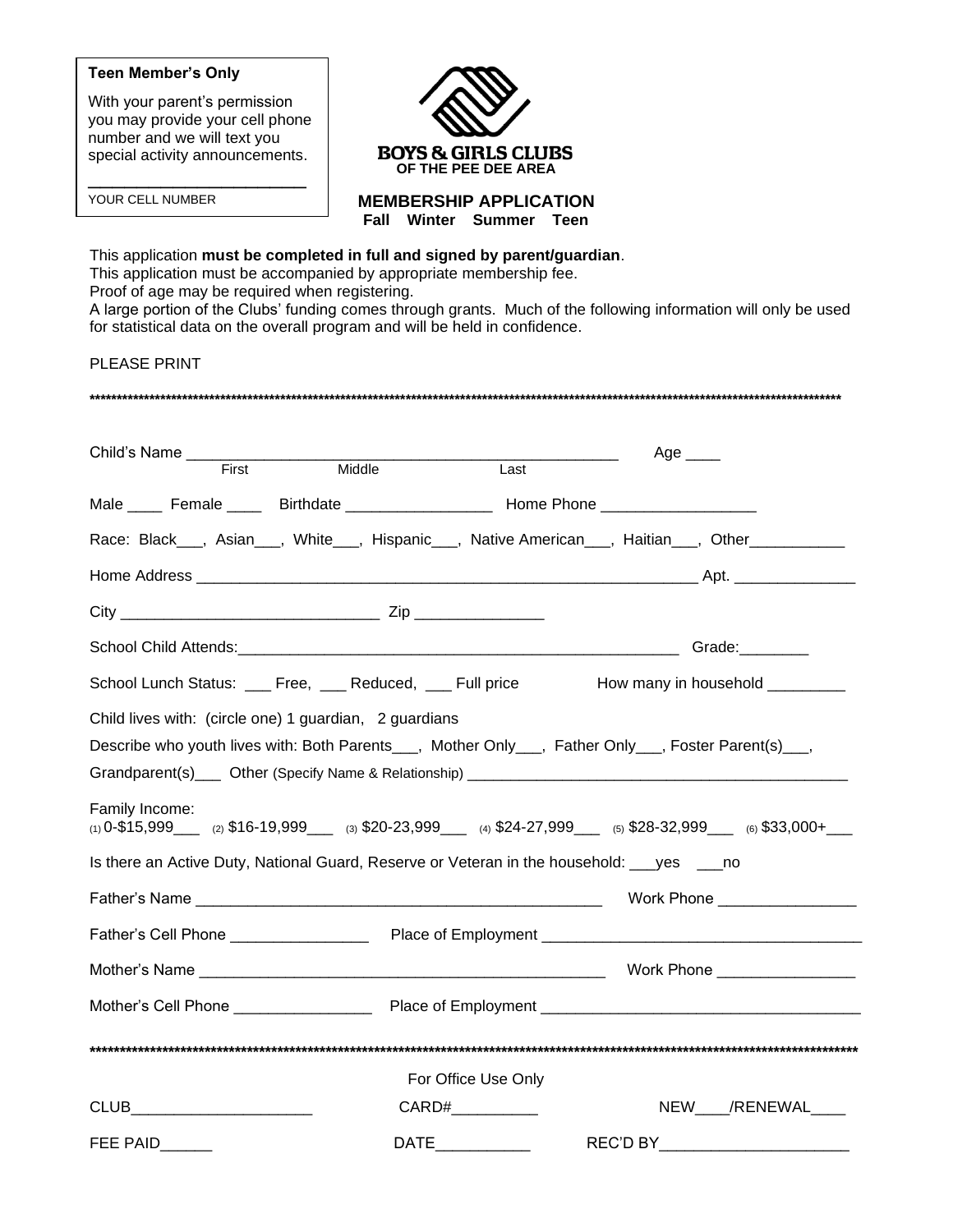### **In Case of Emergency Information**

Please provide the following information in case an emergency arises and we can not get in contact with you at any of the phone numbers listed on the front page of this application. Experience shows it is best for you to list 2 individuals, other than parents, that do not live with you.

| Name                                                                                                                                                                                                                                                                                                                                                                                                           | Relationship | Phone Number |  |  |  |  |  |
|----------------------------------------------------------------------------------------------------------------------------------------------------------------------------------------------------------------------------------------------------------------------------------------------------------------------------------------------------------------------------------------------------------------|--------------|--------------|--|--|--|--|--|
| Name                                                                                                                                                                                                                                                                                                                                                                                                           | Relationship | Phone Number |  |  |  |  |  |
| <b>Medical Release</b>                                                                                                                                                                                                                                                                                                                                                                                         |              |              |  |  |  |  |  |
| I give permission to the Boys & Girls Clubs of the Pee Dee Area to seek emergency medical treatment for my<br>minor child if I cannot be reached. I hereby authorize the attending physician, in an emergency situation, to<br>perform whatever acts that is his/her professional opinion are in the best interest of my child. I will be<br>responsible for any/all costs of medical attention and treatment. |              |              |  |  |  |  |  |
| Parent/Guardian Signature                                                                                                                                                                                                                                                                                                                                                                                      | Relationship | Date         |  |  |  |  |  |
|                                                                                                                                                                                                                                                                                                                                                                                                                |              | Phone $\#$   |  |  |  |  |  |
| Date of Last Physical Exam ________________                                                                                                                                                                                                                                                                                                                                                                    |              |              |  |  |  |  |  |
| Medication Used or Needed: No___ Yes____ Explain ________________________________                                                                                                                                                                                                                                                                                                                              |              |              |  |  |  |  |  |
|                                                                                                                                                                                                                                                                                                                                                                                                                |              |              |  |  |  |  |  |
|                                                                                                                                                                                                                                                                                                                                                                                                                |              |              |  |  |  |  |  |

#### **School Information Release**

I give my permission to the Boys & Girls Clubs of the Pee Dee Area and my child's school or respective School District to exchange information regarding the minor child listed on this application. The purpose of the exchange is to help both organizations do a better job of helping the student be successful in school, in the Boys & Girls Club and in life. This release is valid for one year and may be revoked at any time by contacting the School District or the Boys & Girls Club in writing.

\_\_\_\_\_\_\_\_\_\_\_\_\_\_\_\_\_\_\_\_\_\_\_\_\_\_\_\_\_\_\_\_\_\_\_\_\_ \_\_\_\_\_\_\_\_\_\_\_\_\_\_\_\_\_\_\_\_\_\_\_\_\_\_ \_\_\_\_\_\_\_\_\_\_\_\_\_\_\_\_\_ Parent/Guardian Signature **Network** Relationship **Date** Date

#### **Publicity Release**

I hereby consent to the reproduction, publication and use of photographs or video taken of my child by the Boys & Girls Clubs of the Pee Dee Area, for advertising, educational and/or publicity purposes in any and all publications, advertisements and publicity materials, without limitation or reservation. I also consent to any use of testimony or copy written by or about my child that may accompany said photographs or stand alone in any and all publications, advertisements and publicity materials, without limitation or reservation.

\_\_\_\_\_\_\_\_\_\_\_\_\_\_\_\_\_\_\_\_\_\_\_\_\_\_\_\_\_\_\_\_\_\_\_\_\_ \_\_\_\_\_\_\_\_\_\_\_\_\_\_\_\_\_\_\_\_\_\_\_\_\_\_ \_\_\_\_\_\_\_\_\_\_\_\_\_\_\_\_ Parent/Guardian Signature **Date of Contract Contract Contract Contract Contract Contract Contract Contract Contract Contract Contract Contract Contract Contract Contract Contract Contract Contract Contract Contract Contrac**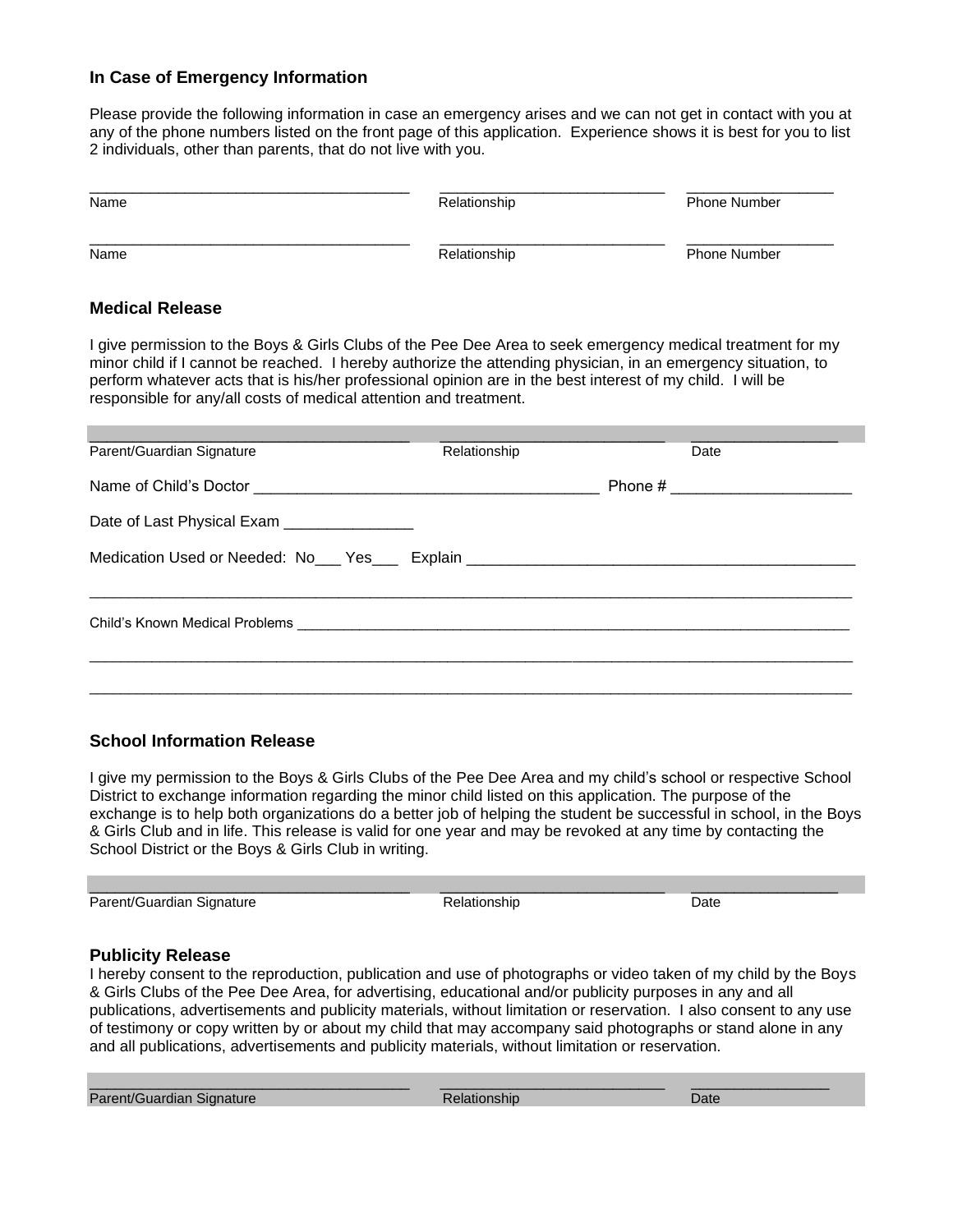Child' Name \_\_\_\_\_\_\_\_\_\_\_\_\_\_\_\_\_\_\_\_\_\_\_\_\_\_\_\_\_\_\_\_\_

## **Survey Questions**

Please list name and age of all brothers & sisters that also attend the club.

| If your child is enrolled in the Public School System, circle his/her placement (If combination placement, circle all<br>that apply): |                            |
|---------------------------------------------------------------------------------------------------------------------------------------|----------------------------|
| 1. Regular Program (No Special Placement)                                                                                             | 2. Gifted                  |
| 3. Specific Learning Disabilities                                                                                                     | 4. Emotionally Handicapped |
| 5. Alternative Education                                                                                                              | 6. Vocational/Technical    |
|                                                                                                                                       |                            |
| Does Family Receive Public Financial Assistance? Yes___ No___ Specify_________                                                        |                            |
| Other Organizations Your Child Receives Services From:                                                                                |                            |
| (1) Scouts $\mu$ , (2) YMCA $\mu$ , (3) Big Brothers/Sisters $\mu$ , (4) Other (Specify) $\mu$                                        | $(5)$ None                 |

\_\_\_\_\_\_\_\_\_\_\_\_\_\_\_\_\_\_\_\_\_\_\_\_\_\_\_\_\_ \_\_\_\_\_\_\_\_\_\_\_\_\_\_\_\_\_\_\_\_\_\_\_\_\_\_\_\_\_ \_\_\_\_\_\_\_\_\_\_\_\_\_\_\_\_\_\_\_\_\_\_\_\_\_\_\_\_

# **Boys & Girls Club Code of Conduct**

Always show respect for yourself, others and the Boys & Girls Club.

If you have a problem, or have a question ask a staff member.

Follow staff directions at all times and follow the member expectations for each program area.

Members and visitors must sign in at the front desk daily.

Club members are asked not to bring games, personal items and large sums of money to the Club. The Club will not be responsible for lost or damaged items.

Keep your hands and feet to yourself.

Use appropriate language at all times.

Proper dress attire is to be worn appropriately.

No hats in the building, no sagging or short shorts.

You are responsible for your personal belongings.

Use the front door when entering or leaving the club.

The club telephone is for emergency use only.

Unless an emergency, members will not be called to the phone. A message will be taken & delivered.

Elementary school members are not allowed to use cellphones at the club. Middle school and high school members may use cellphones in designated areas at approved times.

Participate only in the area open to your age group.

Food and drink is only allowed in designated areas.

Weapons of any kind are not allowed on Club property or at Club sponsored events.

Alcohol, tobacco or drugs are not permitted on Club property or at Club sponsored events.

Staff determine what is deemed appropriate in regards to behavior, language and appearance.

Not following the Code of Conduct can result in immediate suspension from the club property.

#### **Parents – make sure you receive a copy of the Parent Handbook. Please review.**